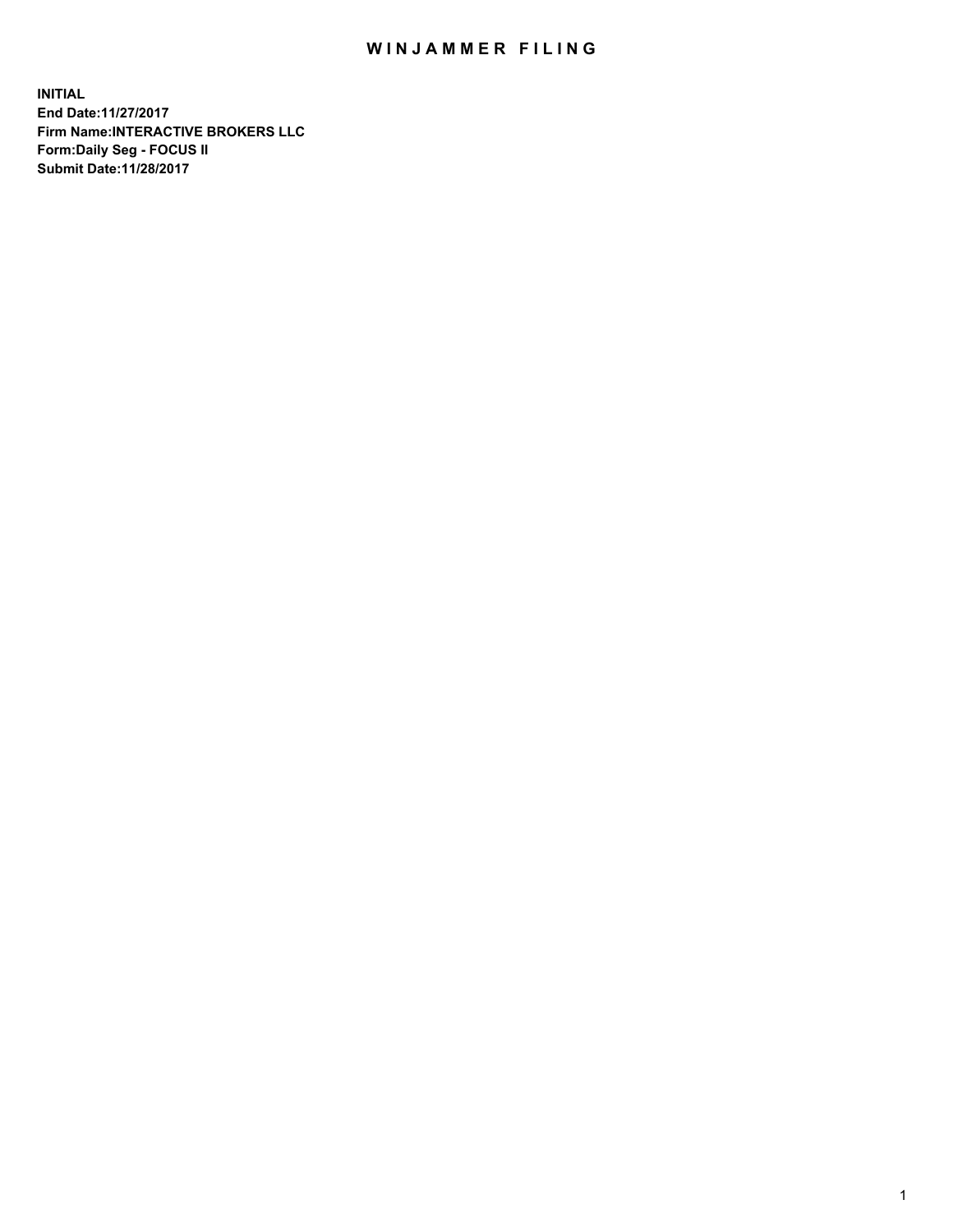## **INITIAL End Date:11/27/2017 Firm Name:INTERACTIVE BROKERS LLC Form:Daily Seg - FOCUS II Submit Date:11/28/2017 Daily Segregation - Cover Page**

| Name of Company<br><b>Contact Name</b><br><b>Contact Phone Number</b><br><b>Contact Email Address</b>                                                                                                                                                                                                                          | <b>INTERACTIVE BROKERS LLC</b><br><b>James Menicucci</b><br>203-618-8085<br>jmenicucci@interactivebrokers.c<br>om |
|--------------------------------------------------------------------------------------------------------------------------------------------------------------------------------------------------------------------------------------------------------------------------------------------------------------------------------|-------------------------------------------------------------------------------------------------------------------|
| FCM's Customer Segregated Funds Residual Interest Target (choose one):<br>a. Minimum dollar amount: ; or<br>b. Minimum percentage of customer segregated funds required:% ; or<br>c. Dollar amount range between: and; or<br>d. Percentage range of customer segregated funds required between:% and%.                         | $\overline{\mathbf{0}}$<br>0<br><u>155,000,000 245,000,000</u><br><u>00</u>                                       |
| FCM's Customer Secured Amount Funds Residual Interest Target (choose one):<br>a. Minimum dollar amount: ; or<br>b. Minimum percentage of customer secured funds required:%; or<br>c. Dollar amount range between: and; or<br>d. Percentage range of customer secured funds required between:% and%.                            | $\overline{\mathbf{0}}$<br>$\overline{\mathbf{0}}$<br>80,000,000 120,000,000<br>00                                |
| FCM's Cleared Swaps Customer Collateral Residual Interest Target (choose one):<br>a. Minimum dollar amount: ; or<br>b. Minimum percentage of cleared swaps customer collateral required:% ; or<br>c. Dollar amount range between: and; or<br>d. Percentage range of cleared swaps customer collateral required between:% and%. | $\underline{\mathbf{0}}$<br>$\underline{\mathbf{0}}$<br>0 <sub>0</sub><br>0 <sub>0</sub>                          |

Attach supporting documents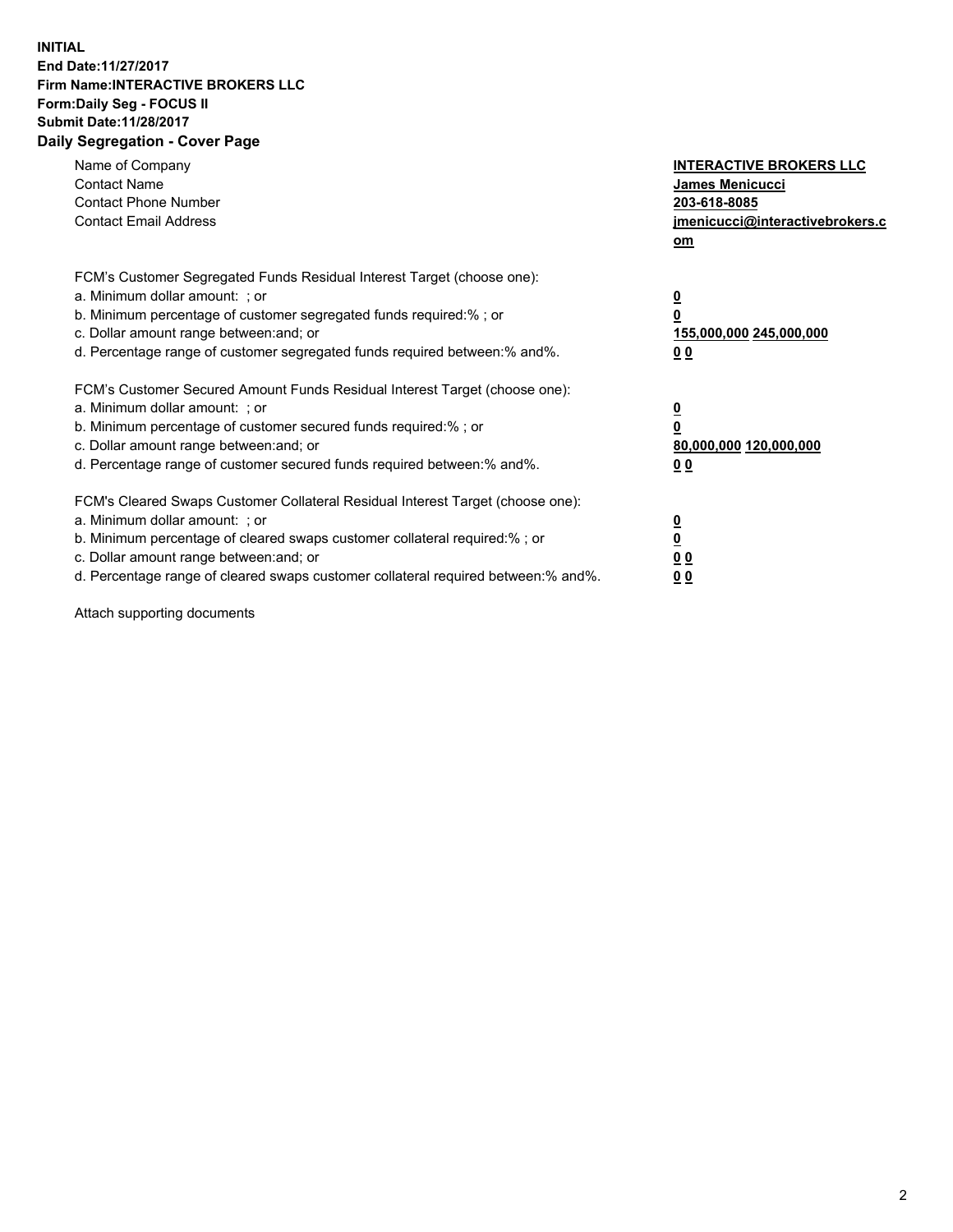## **INITIAL End Date:11/27/2017 Firm Name:INTERACTIVE BROKERS LLC Form:Daily Seg - FOCUS II Submit Date:11/28/2017 Daily Segregation - Secured Amounts**

|     | Daily Segregation - Secured Amounts                                                         |                                                       |
|-----|---------------------------------------------------------------------------------------------|-------------------------------------------------------|
|     | Foreign Futures and Foreign Options Secured Amounts                                         |                                                       |
|     | Amount required to be set aside pursuant to law, rule or regulation of a foreign            | $0$ [7305]                                            |
|     | government or a rule of a self-regulatory organization authorized thereunder                |                                                       |
| 1.  | Net ledger balance - Foreign Futures and Foreign Option Trading - All Customers             |                                                       |
|     | A. Cash                                                                                     | 446,590,454 [7315]                                    |
|     | B. Securities (at market)                                                                   | $0$ [7317]                                            |
| 2.  | Net unrealized profit (loss) in open futures contracts traded on a foreign board of trade   | 12,869,344 [7325]                                     |
| 3.  | Exchange traded options                                                                     |                                                       |
|     | a. Market value of open option contracts purchased on a foreign board of trade              | 17,856 [7335]                                         |
|     | b. Market value of open contracts granted (sold) on a foreign board of trade                | -72,811 [7337]                                        |
| 4.  | Net equity (deficit) (add lines 1.2. and 3.)                                                | 459,404,843 [7345]                                    |
| 5.  | Account liquidating to a deficit and account with a debit balances - gross amount           | 2,453 [7351]                                          |
|     | Less: amount offset by customer owned securities                                            | 0 [7352] 2,453 [7354]                                 |
| 6.  | Amount required to be set aside as the secured amount - Net Liquidating Equity              | 459,407,296 [7355]                                    |
|     | Method (add lines 4 and 5)                                                                  |                                                       |
| 7.  | Greater of amount required to be set aside pursuant to foreign jurisdiction (above) or line | 459,407,296 [7360]                                    |
|     | 6.                                                                                          |                                                       |
|     | FUNDS DEPOSITED IN SEPARATE REGULATION 30.7 ACCOUNTS                                        |                                                       |
| 1.  | Cash in banks                                                                               |                                                       |
|     | A. Banks located in the United States                                                       | 131,777,080 [7500]                                    |
|     | B. Other banks qualified under Regulation 30.7                                              | 0 [7520] 131,777,080 [7530]                           |
| 2.  | Securities                                                                                  |                                                       |
|     | A. In safekeeping with banks located in the United States                                   | 340,247,080 [7540]                                    |
|     | B. In safekeeping with other banks qualified under Regulation 30.7                          | 0 [7560] 340,247,080 [7570]                           |
| 3.  | Equities with registered futures commission merchants                                       |                                                       |
|     | A. Cash                                                                                     | $0$ [7580]                                            |
|     | <b>B.</b> Securities                                                                        | $0$ [7590]                                            |
|     | C. Unrealized gain (loss) on open futures contracts                                         | $0$ [7600]                                            |
|     | D. Value of long option contracts                                                           | $0$ [7610]                                            |
|     | E. Value of short option contracts                                                          | 0 [7615] 0 [7620]                                     |
| 4.  | Amounts held by clearing organizations of foreign boards of trade                           |                                                       |
|     | A. Cash                                                                                     | $0$ [7640]                                            |
|     | <b>B.</b> Securities                                                                        | $0$ [7650]                                            |
|     | C. Amount due to (from) clearing organization - daily variation                             | $0$ [7660]                                            |
|     | D. Value of long option contracts                                                           | $0$ [7670]                                            |
|     | E. Value of short option contracts                                                          | 0 [7675] 0 [7680]                                     |
| 5.  | Amounts held by members of foreign boards of trade                                          |                                                       |
|     | A. Cash                                                                                     | 108,997,432 [7700]                                    |
|     | <b>B.</b> Securities                                                                        | $0$ [7710]                                            |
|     | C. Unrealized gain (loss) on open futures contracts                                         | 5,119,303 [7720]                                      |
|     | D. Value of long option contracts                                                           | 17,856 [7730]                                         |
|     | E. Value of short option contracts                                                          | <mark>-72,811</mark> [7735] <b>114,061,780</b> [7740] |
| 6.  | Amounts with other depositories designated by a foreign board of trade                      | $0$ [7760]                                            |
| 7.  | Segregated funds on hand                                                                    | $0$ [7765]                                            |
| 8.  | Total funds in separate section 30.7 accounts                                               | 586,085,940 [7770]                                    |
| 9.  | Excess (deficiency) Set Aside for Secured Amount (subtract line 7 Secured Statement         | 126,678,644 [7380]                                    |
|     | Page 1 from Line 8)                                                                         |                                                       |
| 10. | Management Target Amount for Excess funds in separate section 30.7 accounts                 | 80,000,000 [7780]                                     |
| 11. | Excess (deficiency) funds in separate 30.7 accounts over (under) Management Target          | 46,678,644 [7785]                                     |
|     |                                                                                             |                                                       |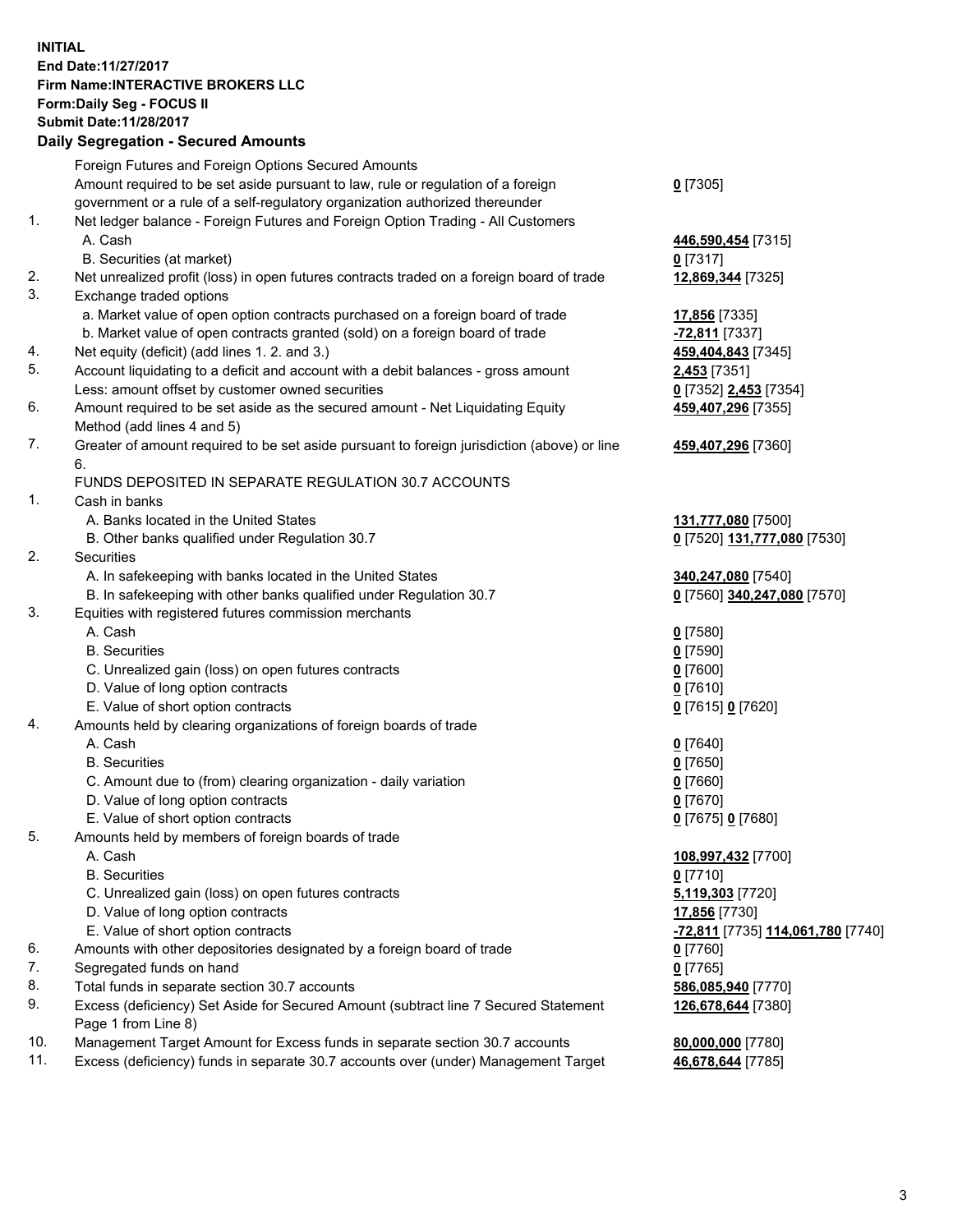**INITIAL End Date:11/27/2017 Firm Name:INTERACTIVE BROKERS LLC Form:Daily Seg - FOCUS II Submit Date:11/28/2017 Daily Segregation - Segregation Statement** SEGREGATION REQUIREMENTS(Section 4d(2) of the CEAct) 1. Net ledger balance A. Cash **4,714,511,672** [7010] B. Securities (at market) **0** [7020] 2. Net unrealized profit (loss) in open futures contracts traded on a contract market **-106,399,774** [7030] 3. Exchange traded options A. Add market value of open option contracts purchased on a contract market **108,020,458** [7032] B. Deduct market value of open option contracts granted (sold) on a contract market **-249,650,402** [7033] 4. Net equity (deficit) (add lines 1, 2 and 3) **4,466,481,954** [7040] 5. Accounts liquidating to a deficit and accounts with debit balances - gross amount **205,327** [7045] Less: amount offset by customer securities **0** [7047] **205,327** [7050] 6. Amount required to be segregated (add lines 4 and 5) **4,466,687,281** [7060] FUNDS IN SEGREGATED ACCOUNTS 7. Deposited in segregated funds bank accounts A. Cash **622,339,130** [7070] B. Securities representing investments of customers' funds (at market) **2,805,482,310** [7080] C. Securities held for particular customers or option customers in lieu of cash (at market) **0** [7090] 8. Margins on deposit with derivatives clearing organizations of contract markets A. Cash **24,139,141** [7100] B. Securities representing investments of customers' funds (at market) **1,374,145,268** [7110] C. Securities held for particular customers or option customers in lieu of cash (at market) **0** [7120] 9. Net settlement from (to) derivatives clearing organizations of contract markets **3,369,996** [7130] 10. Exchange traded options A. Value of open long option contracts **108,030,911** [7132] B. Value of open short option contracts **-249,657,180** [7133] 11. Net equities with other FCMs A. Net liquidating equity **0** [7140] B. Securities representing investments of customers' funds (at market) **0** [7160] C. Securities held for particular customers or option customers in lieu of cash (at market) **0** [7170] 12. Segregated funds on hand **0** [7150] 13. Total amount in segregation (add lines 7 through 12) **4,687,849,576** [7180] 14. Excess (deficiency) funds in segregation (subtract line 6 from line 13) **221,162,295** [7190] 15. Management Target Amount for Excess funds in segregation **155,000,000** [7194] **66,162,295** [7198]

16. Excess (deficiency) funds in segregation over (under) Management Target Amount Excess